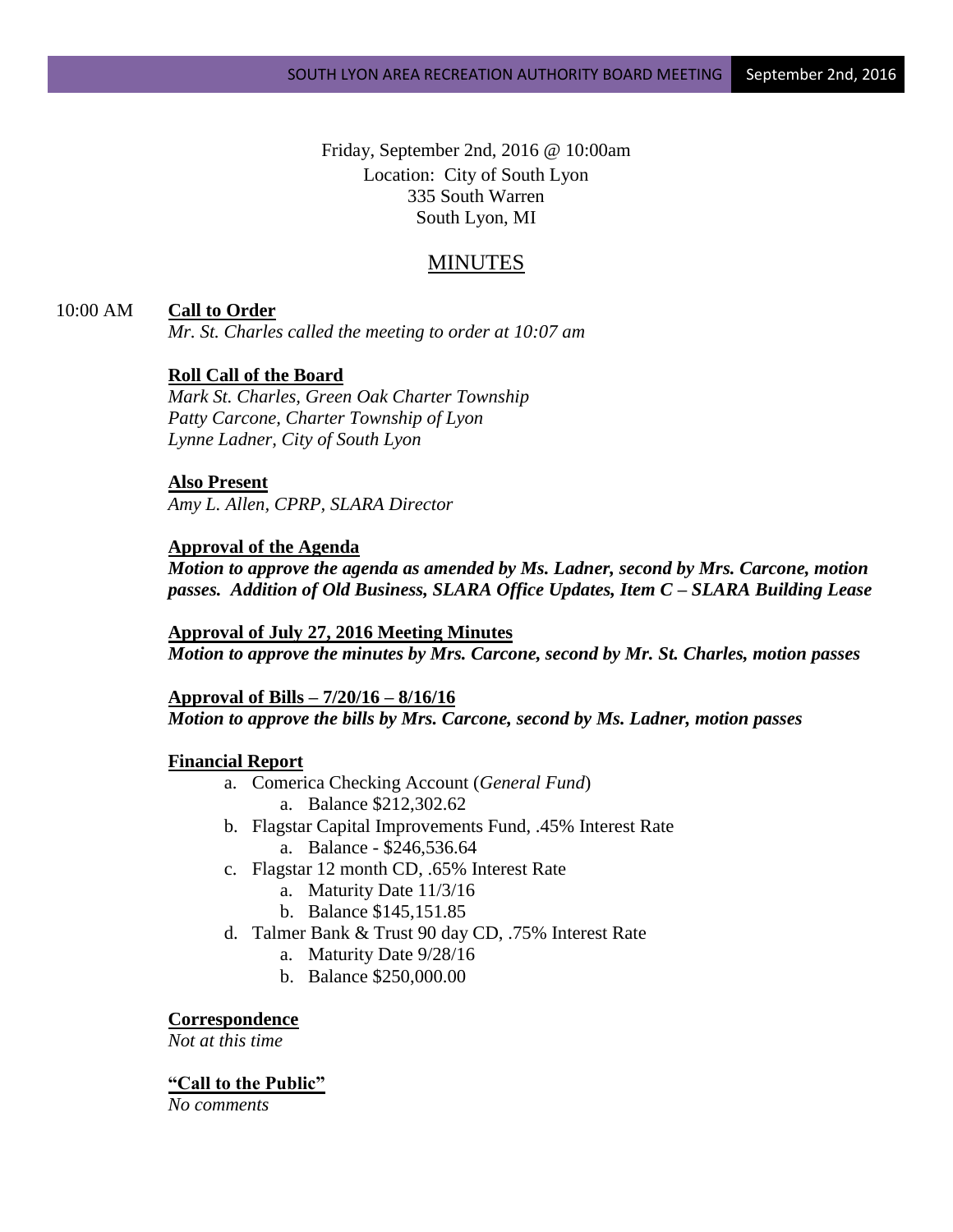### **I) Old Business**

- **1. SLARA Office Updates**
	- **a. SLARA Staff Meeting Minutes**
	- **b. Building Improvements – Update**
		- **i. Visit from Lynne & Bob on 8/5 to inspect building**

*Half the lights in the back have been installed and updated. Still waiting for the rest to come in. Bob Martin will stay in touch and let Amy know as other items are able to be tackled. Bathroom will have to wait until the next fiscal year to get done. Ms. Ladner stated that the City of South Lyon will take care of recruiting estimates for work to be done including ventilation, new vanity, toilet, floors, etc… This should be done in December or January.*

### *c. SLARA Building Lease*

*Ms. Ladner asked the board what they want to see done to the lease moving forward with the City of South Lyon. The board agreed that they would like to see the lease modified to take out the penalty to the SLARA for cancelling the lease if another office space is found that suits the SLARA's needs. Ms. Ladner will make the requests for updating with the City attorney and will keep the board updated.* 

### **2. Member Updates**

*Lyon Township – Busy. Current Supervisor is getting ready for the transition to the new Supervisor. The lights are up and operating for the new Safe Routes to School grant on Pontiac Trail and Marjorie Ann.* 

*Green Oak – Green Oak Days was a success. Would have had higher numbers than last year we believe if the rain wouldn't have hit. Looking for next year to increase in number of kids activities offered. Will be looking for help from SELCRA and the SLARA.*

*South Lyon – Pumpkinfest is coming up September 23 – 25th . This is also homecoming weekend for SLHS. The Little Free Library opened at McHattie Park. DPW is almost done with the new parking lot/ice rink at McHattie Park. Volunteer Park Master Plan Phase 1*  was approved by the Parks and Recreation Council. Waiting for final numbers to take it *before City Council. Hopefully moving into the fundraising phase soon.*

### **II) New Business**

# **1. Talmer Bank & Trust CD Maturity**

*Mrs. Allen made the board aware that the CD at Talmer bank will mature on 9/28/16. She asked the board for direction on what they wanted to see done with this cd. Options were discussed. Mrs. Carcone suggested that we roll it over to another 90 day cd so we can take advantage of holiday rates at the end of the year.* 

*Motion by Mr. St. Charles to roll over the Talmer Bank & Trust cd into another 90 cd with an interest rate at minimum of .45%. Second by Mrs. Carcone. Motion passes.*

### **2. Carpet Quotes**

*Mrs. Allen shared quote information for carpet for the office. The board wanted Mrs. Allen to keep business local and approach the other vendors again to get details on what they are offering. They directed Mrs. Allen to go ahead with purchase from a local vendor if she can get a similar carpet for a similar price.*